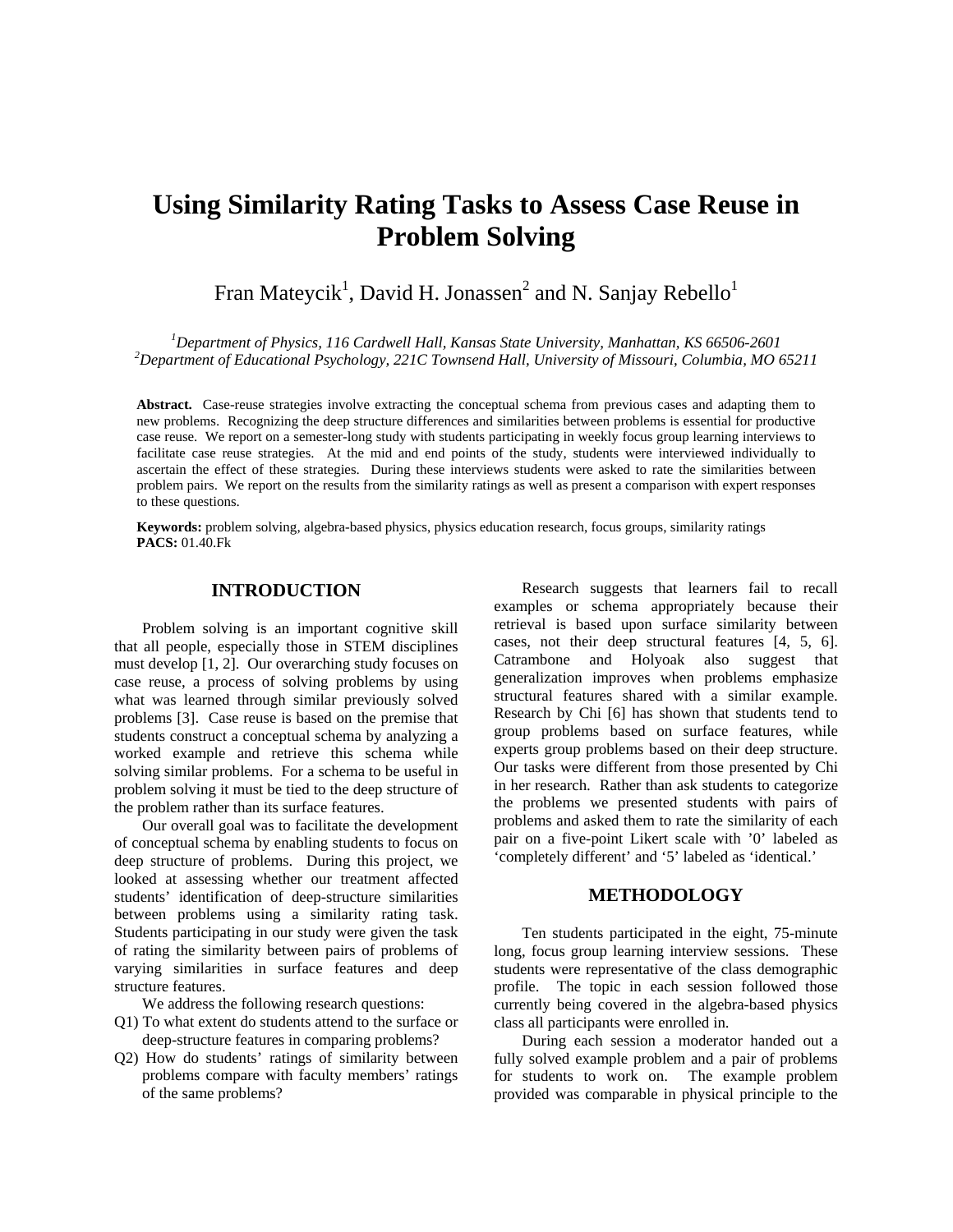unsolved problems. Participants worked in pairs with each student working on a different problem. All problems shared deep structure similarities but had surface differences. After students had solved these problems, they were asked to discuss their solutions with their partner briefly and discuss the similarities and differences between each of the problems.

To assess the impact of using direct deep-structure similar problem comparison during the group learning interviews, the students were also required to participate in two individual interview sessions, one toward the middle and the other toward the end of the semester. One of the individual interview tasks asked students to rate the similarities between pairs of problems. The problem pairs were constructed from problems that had facial (i.e. surface) similarities and differences as well as principle (i.e. deep structure) similarities and differences. The overarching concept remained the same across all problem sets, thereby leaving some basic similarity among all problems.

|  |  |  | All four combinations of facial/principle            |  |
|--|--|--|------------------------------------------------------|--|
|  |  |  | similarities/differences were created. These are     |  |
|  |  |  | labeled problem pair types A, B, C and D in Table 1. |  |

| <b>TABLE 1.</b> Problem pairs for the similarity rating task |  |  |  |  |
|--------------------------------------------------------------|--|--|--|--|
|                                                              |  |  |  |  |

|                 | <b>Facial Similarity</b> | <b>Facial Difference</b> |
|-----------------|--------------------------|--------------------------|
|                 | 45.                      | FD)                      |
| Principle       |                          | R                        |
| Similarity (PS) |                          |                          |
| Principle       | $\mathbf{C}$             | Ð                        |
| Difference (PD) |                          |                          |

Each student was presented with eight pairs of problems. Students were presented the problem pairs in order A, A, B, B, C, C and D, D. Students were not allowed to backtrack and change their similarity rating for any pair until the end of the sequence when they were given the opportunity to review their ratings for all pairs and decide whether they wanted to revise any of the similarity ratings.

Figure 1 below shows examples of the similarity rating tasks used in the study in Interview 1.

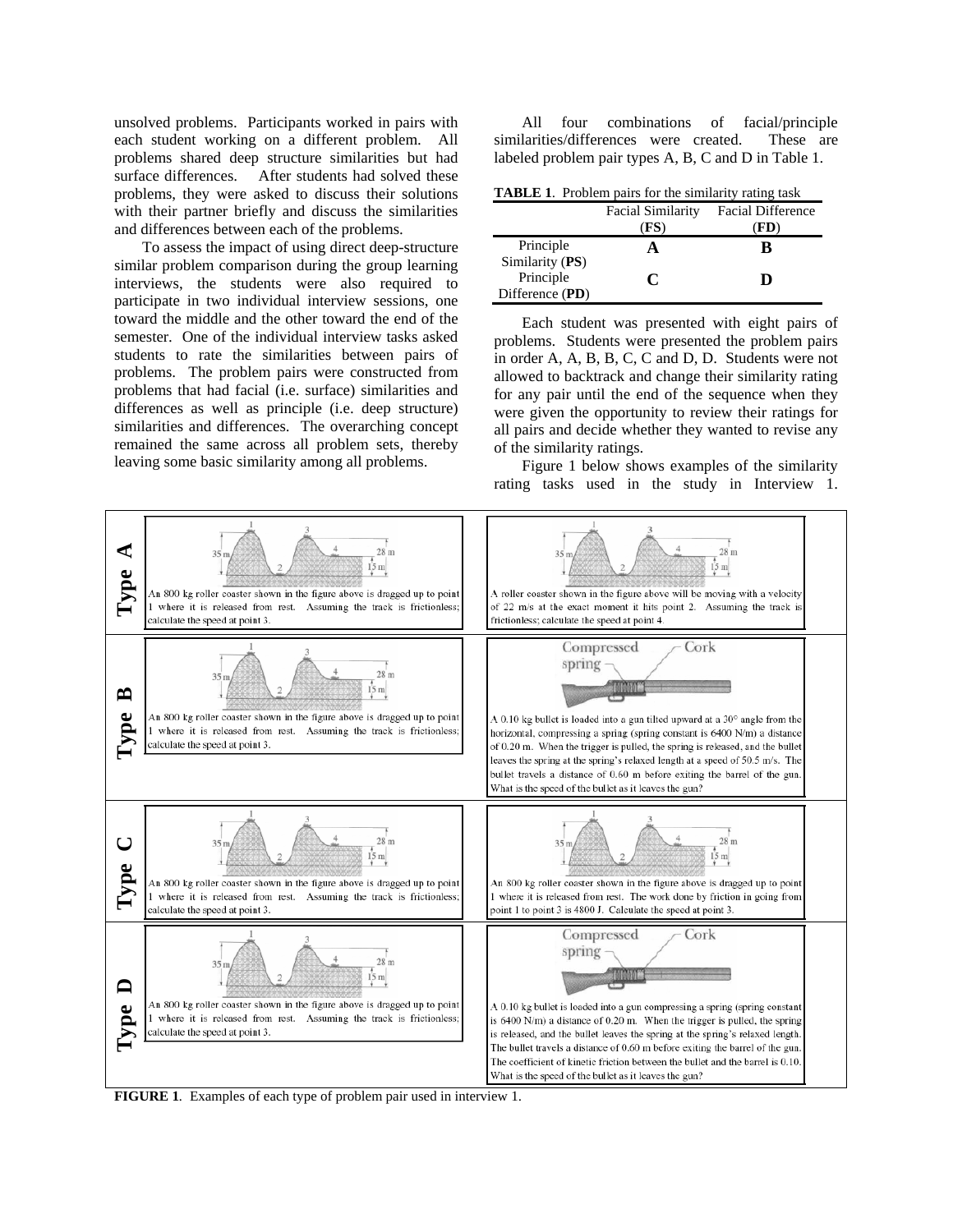Four non-PER (Physics Education Research) faculty members were also asked to complete the similarity ratings task at the end of the semester. All of these faculty members were either currently teaching or had recently taught an introductory physics course. PER faculty were asked not to complete this rating due to their familiarity with this project. Data were collected from these faculty members to compare with student data on similarity ratings. We expected the faculty members to be most sensitive to the principle similarities and differences, rather than facial similarities and differences. Thus, we expected that the faculty members would rate problem pairs A and B as 'high' on the Likert scale since they both shared principle similarities while rating pairs C and D 'low' on the Likert scale, because they both had principle differences.

## **RESULTS & DISCUSSION**

We averaged the similarity ratings of each student for each problem pair type for each interview. Figure 2 below shows the rating for all four pair types for the first as well as second interviews.



**FIGURE 2.** Students' similarity ratings of problem pairs of types A, B, C and D for interview 1 and interview 2.

Figure 2 shows principle/facial similarities/differences in each type (P=Principle, F=Facial, S=Similarity, D=Difference). The error bars are the standard deviation over all students and all problem pairs of a given type.

Interview 1 was conducted after students completed the first four focus group learning interview sessions. However, the protocols for these interviews were not finalized until the fourth interview, so students were not participating in activities that required them to explicitly focus and reflect on problem similarities and differences.

In our results for interview 1 we find statistically significant differences between the similarity ratings of pairs A and B (p-value 0.000), B and C (p-value

0.003) and C and D (p-value 0.008). The fact that students have rated pairs B and D as significantly lower than pairs A and C is consistent with the notion that students appear to be focusing on facial similarities and differences rather than similarities and differences in principle. For instance, they rate pair B significantly lower than pair A even though the problems in pair B are only facially different. Similarly, they rate pair C significantly higher than pair D even though the problems in pair C have differences in underlying principle.

Through discussion of the similarity ratings with students during this task, it becomes apparent that students recognize problems are related by conservation of energy, but they believe the differences in facial features have a direct effect on the types of energies involved, and these are enough to make the solution that much more different.

*"I guess that both the stone and the piano have potential energy like when they're starting, but that doesn't matter really. It's a totally different technique used to solve each problem. There's a spring energy now."* 

It is also apparent through the conversation that Pair C problems are different in terms of the method necessary to solve the problems, but are not 'significantly' different.

*"Except this one you're gonna be using a tiny different equation in the path [solving procedure] than this one and that [part of the solution] was the same."* 

Interview 2 was conducted after students completed all eight of the focus group interview sessions. At this point, students participated in five finalized focus group learning interviews.

Here we find that the differences between A and B, B and C are no longer statistically significant. The only statistically significant difference is between C and D (p-value 0.014). The fact that students are rating pairs A and B at about the same level of similarity is consistent with the notion that students have now begun to recognize that the problems in pair B have principle similarities that overpower their facial differences to the extent that they rate pair B almost the same way as they rate pair A. In other words, it appears from these data that students are emphasizing the similarities in principle although there may be facial differences between the problems in pair B. The ratings for pairs C and D in interview 2 are close to identical to their ratings for these pairs in interview 1. We would be interested in seeing the rating for pair C to be significantly less than before, and as low as the rating for pair D. Such data would have been consistent with the notion that students are